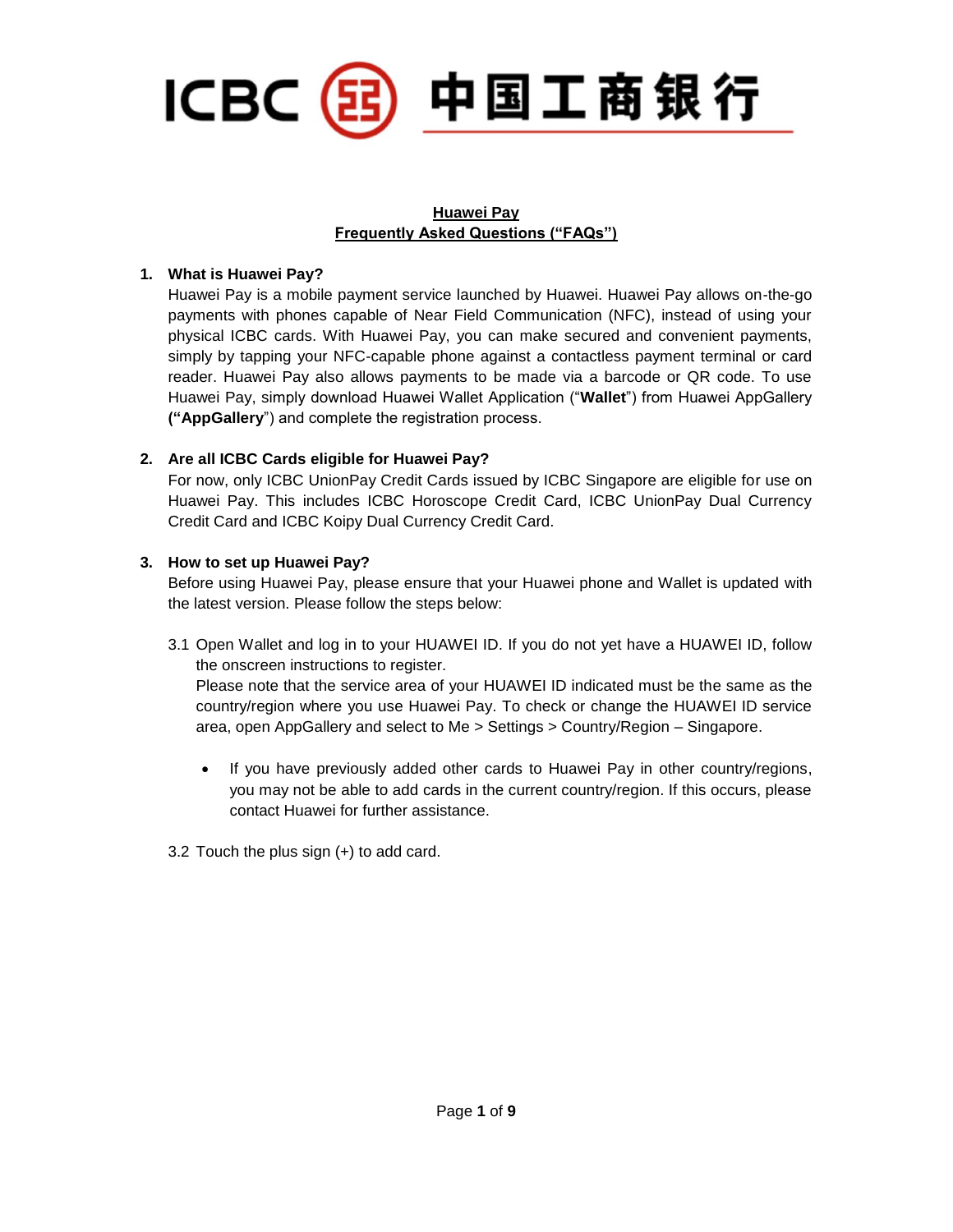





### 3.3 Read and accept Digital Wallet Terms and Conditions.



3.4 You can either choose to scan your card or enter your card number manually. You will also need to fill in all the required fields, such as expiration date and security code to proceed.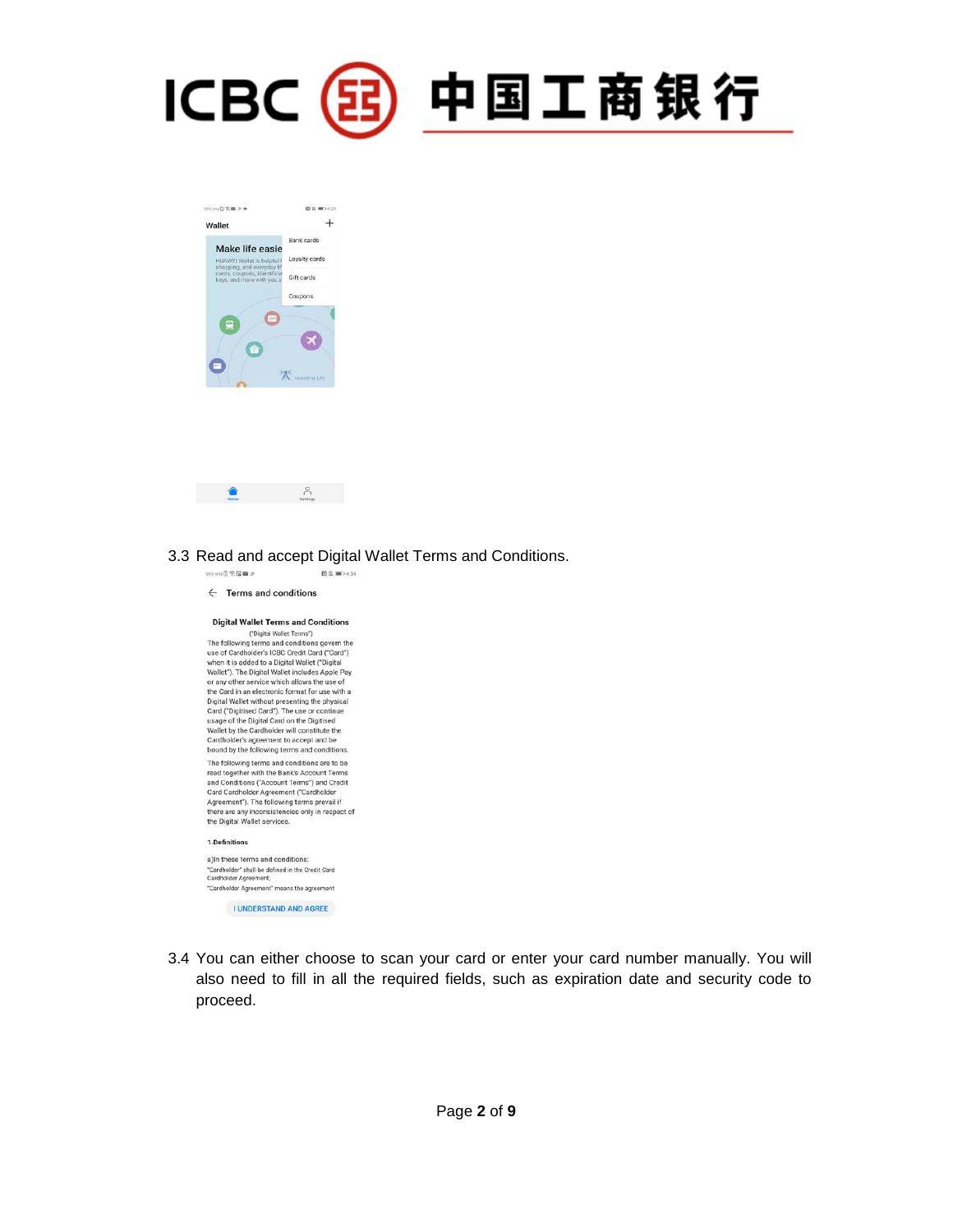

#### Scan card, or



#### Enter card number manually



3.5 Upon keying in your card details, you will receive a verification code via SMS from ICBC Singapore. Enter verification code and press "Next". If you did not receive the verification code, please contact ICBC Singapore for assistance. Your card will be successfully added once the verification process has been completed.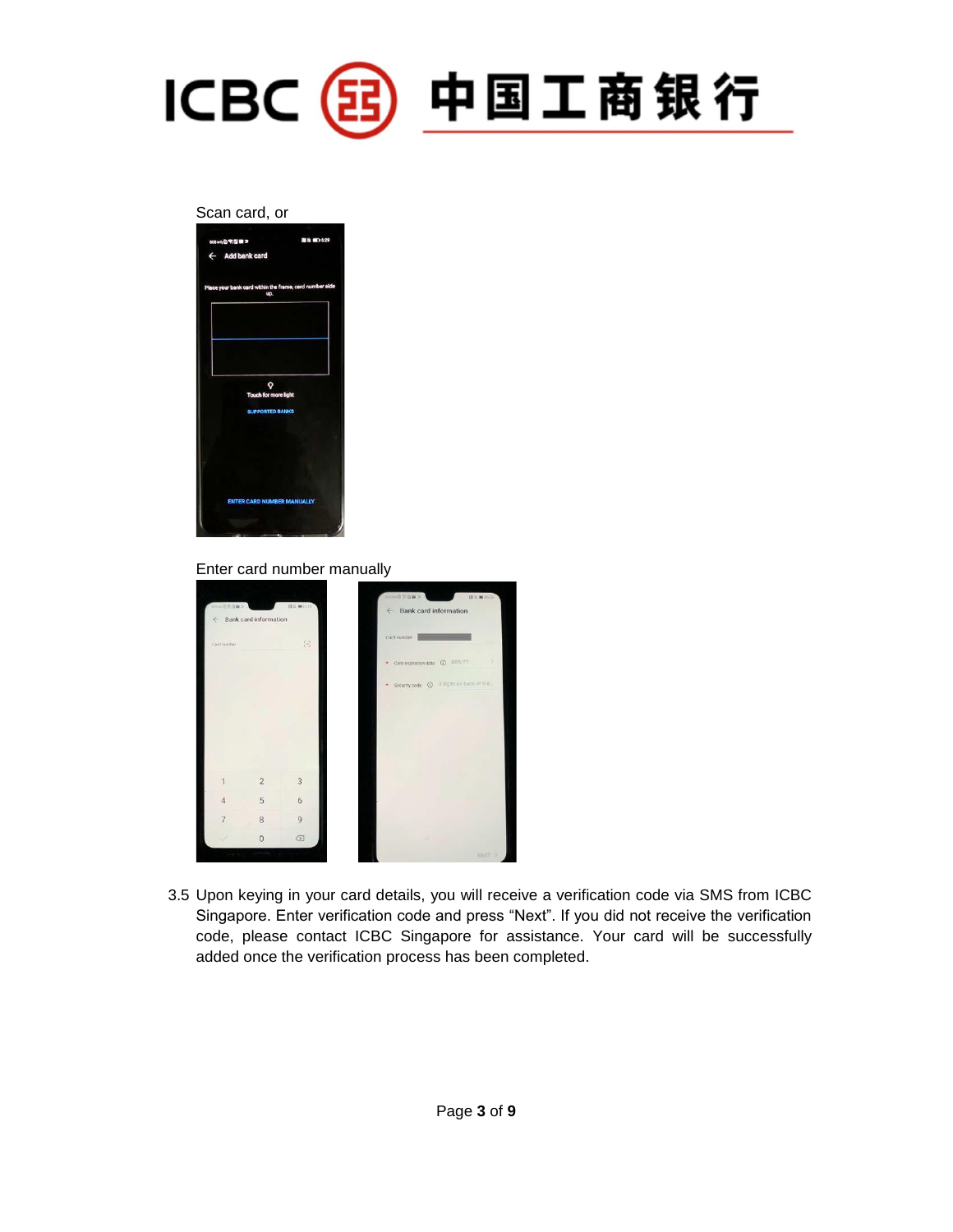| CB |                                                                                                             |                        | <b>RAY</b>                                                           |  |
|----|-------------------------------------------------------------------------------------------------------------|------------------------|----------------------------------------------------------------------|--|
|    | 005 only @ 電 B &<br>$\leftarrow$ Verify card                                                                | <b>图 &amp; ■D 4:34</b> | 005 orly @ 電 B &<br><b>日</b> ※■ 0 4:34<br>$\leftarrow$ Add bank card |  |
|    | A verification code has been sent to the<br>number you registered with the bank<br>$(****)$ .<br>Enter code | ٠<br>(118S)            |                                                                      |  |
|    |                                                                                                             |                        | ◆                                                                    |  |
|    |                                                                                                             |                        | Card added                                                           |  |
|    |                                                                                                             | NEXT                   | Set card as default<br>NEXT >                                        |  |

- 3.6 If this is the first time your card is added to the Wallet, you will need to complete some security settings. Follow the onscreen instructions to set a security phone number, Payment PIN, and security question.
- 3.7 You will also have to select a payment authentication method. For your security and convenience, it is strongly recommended that you use fingerprint or facial recognition as the payment authentication method. Fingerprint or facial recognition does not require Internet connection when conducting in-store payment. After selecting a payment authentication method, tap the top left corner TWICE to return to the home screen of Wallet.
- 3.8 If no fingerprint or facial data has been enrolled, you will be taken to the related settings screen. After the settings are completed, tap the top left corner of the screen to return to the Payment authentication method screen, and then select a payment authentication method.

Please visit

<https://consumer.huawei.com/en/mobileservices/wallet/huawei-wallet-faq/>

for more detailed steps on how to add your cards onto Huawei Pay for different Huawei devices.

### **4. Where can I use Huawei Pay?**

Look out for the Huawei Pay or UnionPay contactless symbol at the checkout counters.

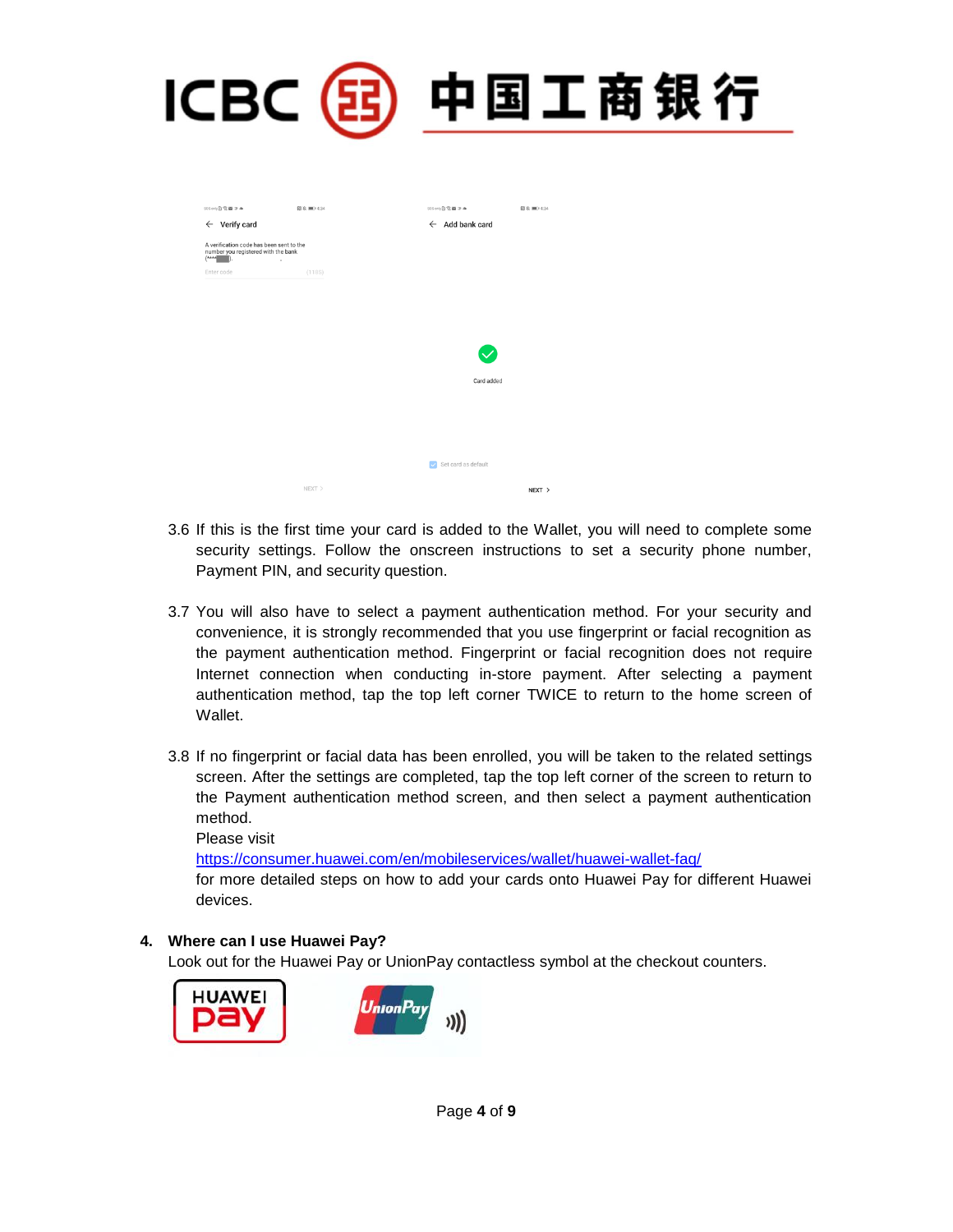

# **5. How does Huawei Pay work?**

- 5.1 In-store by placing your phone near a contactless reader and complete payment using fingerprint or facial recognition or payment PIN.
- 5.2 In-app purchases by selecting Huawei Pay as the payment method at checkout and complete payment using fingerprint, facial recognition or payment PIN.

# **6. How to make an in-store payment with Huawei Pay?**

First, make sure NFC is enabled on your phone, by going to Settings > Device connectivity > NFC. Alternatively, swipe down from the top of the screen to display the notification panel.

- a) Touch  $\vee$  to display all switch shortcuts and verify that NFC is enabled.
- b) When the screen is locked, use your fingerprint to unlock HUAWEI Wallet to access the payment screen. No network connection required.
- c) Authenticate payment with fingerprint, facial recognition, or Payment PIN.
- d) If you do not want to use the default card for the payment, press and hold down on the default card, and then select another card.
- e) Tap the NFC zone (near the rear cameras) at the back of your phone against the payment terminal or card reader.



- f) Enter your ICBC card PIN or sign on the printed ticket if you are asked to.
	- a) Network connection is not required only when you authenticate the payment with your fingerprint or face.
	- b) Password-free transactions are only possible when allowed by both your ICBC card and the payment terminal or card reader and when the transaction amount is within the transaction limit.

# **7. How to use Huawei QR Code payment?**

# **7.1 Scan QR Code Provided by Merchant**

- 
- a) Go to "Wallet" and click  $\overline{\phantom{0}}$  sign on the right top
- b) Scan the QR code at merchant where accept UnionPay
- c) Enter transaction "Amount" and/or any Remarks (optional)
- d) Click "Confirm payment"
- e) Enter "Payment PIN"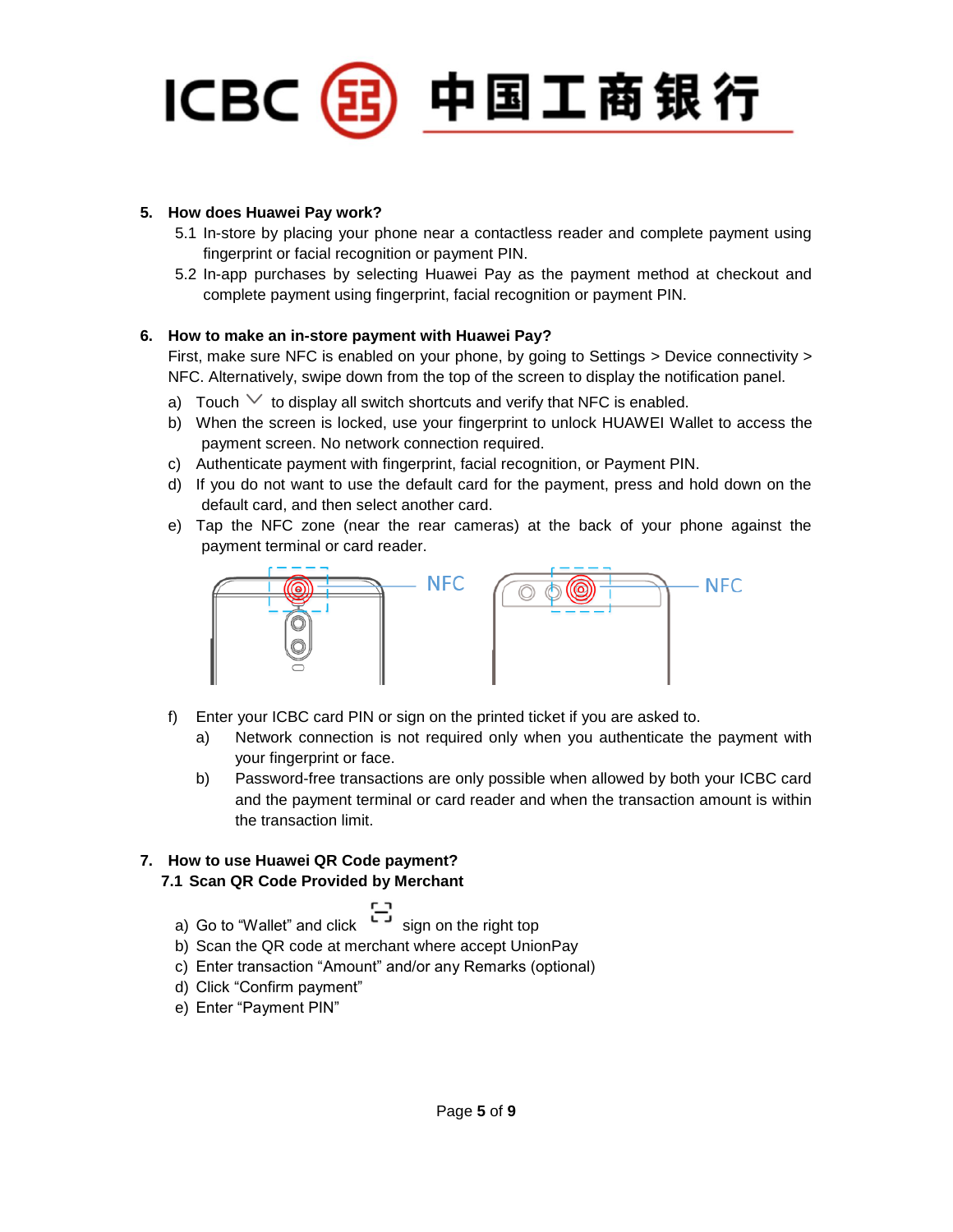

### **7.2 Self-Generate QR Code for Merchant to Scan**

- a) Go to "Wallet"
- b) Select and click the payment card
- c) Click "Pay"
- d) Enter "Payment PIN"
- e) Click "Use QR Code"
- f) Present self-generated QR Code for Merchant to scan

# **8. How do I remove my ICBC card from Huawei Pay?**

You can at anytime choose to remove your card from Huawei Pay.

- a) Ensure that Wallet has been updated to the latest version.
- b) Tap on the card you wish to remove and touch the three-dot menu in the upper right corner and select Remove.



- c) Confirm with your with fingerprint, facial recognition, or Payment PIN.
- d) You will receive a confirmation SMS from ICBC Singapore once your ICBC Card has been removed successfully from Wallet.

### **9. What if I lose my phone?**

If your phone is lost, please contact ICBC Singapore immediately. Wallet will automatically cancel the association between your card and Huawei Pay upon us receiving the missing card report.

You may contact us via our 24-hour customer hotline at +65 6369 5588, email us at credit card centre@sg.icbc.com.cn. Alternatively, you may also visit our branches.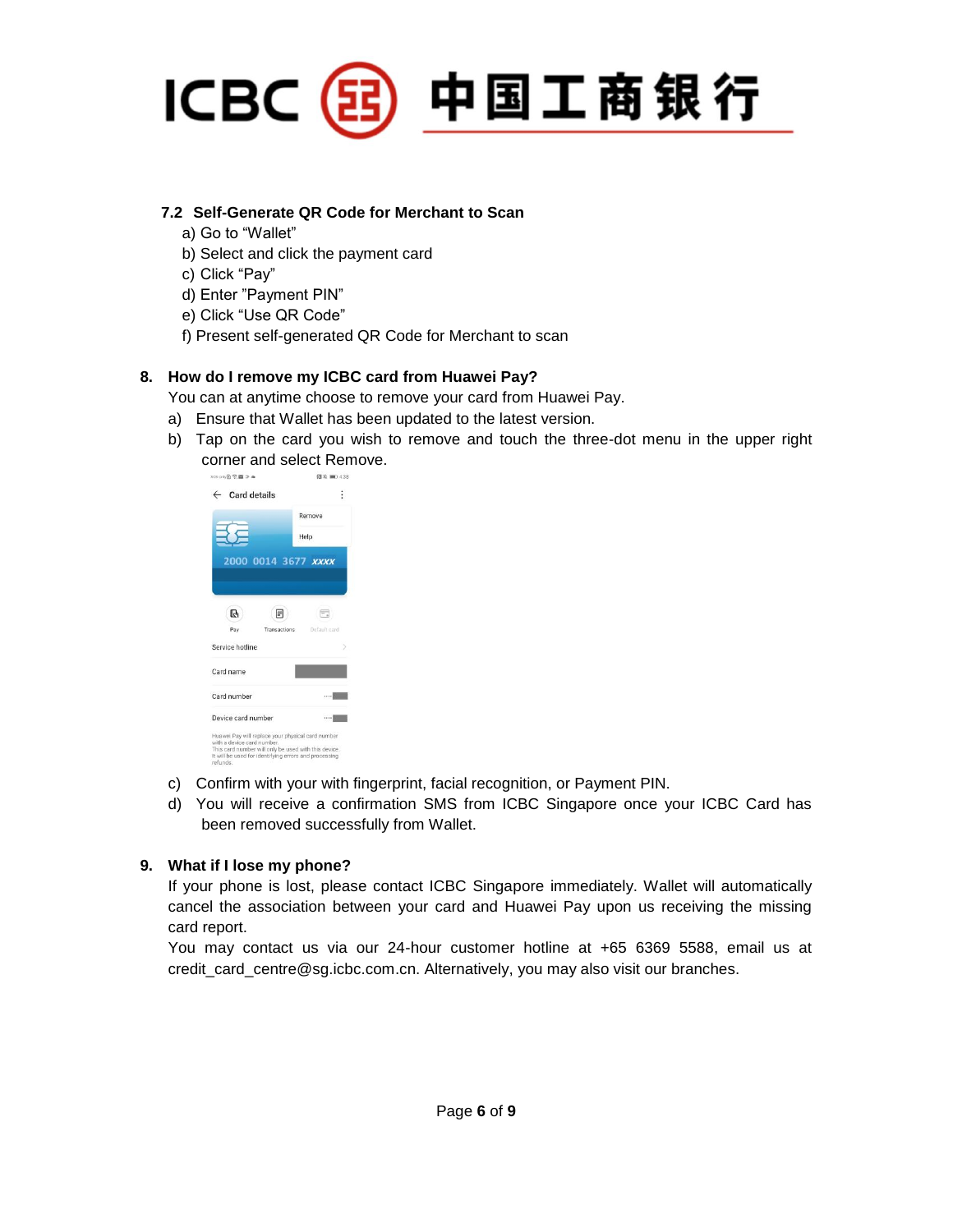

### **10. How can I set my ICBC card as the default card in Huawei Pay?**

The first card that you add to Wallet will be your default card. If you have added more cards and wish to change your default card, open Wallet and go to Settings > Shortcuts > Default card.

# **11. Why is my card image on Huawei Wallet different from my actual credit card?**  We regret to inform you that the current system does not support multiple card images to be displayed on Wallet.

# **12. Which Huawei device models support Huawei Pay?**

For supported Huawei Pay devices, please visit Huawei official website: [https://consumer.huawei.com/en/support/how-to/newbie-guide/en-us00678337/.](https://consumer.huawei.com/en/support/how-to/newbie-guide/en-us00678337/)

# **13. How many cards can be added on one Huawei device?**

- a) For the HUAWEI Mate Xs/X, P40 series, Mate 30 series, P30 series, Mate 20 series, Mate 10 series, P20 series, Mate RS, HONOR 30 series, HONOR View30 Pro, HONOR 10, and HONOR View10, a maximum of **eight (8)** bank cards can be added.
- b) For the HUAWEI Mate 9 series, P10 series, HONOR 9, and HONOR 8 Pro, a maximum of **four (4)** bank cards can be added. For more details, please visit [https://consumer.huawei.com/en/mobileservices/wallet/huawei-wallet-faq/.](https://consumer.huawei.com/en/mobileservices/wallet/huawei-wallet-faq/)

# **14. Can I add the same card on more than one Huawei device?**

Yes, you can add your cards on more than one Huawei device.

# **15. Does Huawei have access to my ICBC accounts?**

No, Huawei will not have access to your ICBC accounts.

# **16. What is device card number in card info?**

For security reasons, a device card number (also known as a virtual card number) will be generated for each card added. A different device card number may be generated for the same physical card each time it is added to your phone. It is not necessary to know the device card number.

Please note that the card number printed on the in-store payment receipt is the device card number. It will not be your card number. If a refund is required, please inform merchant to process the return transaction to the card on which the original payment was made.

For more assistance on your device card number, please contact our ICBC Singapore 24 hour customer service at +65 6369 5588, email us at credit\_card\_centre@sg.icbc.com.cn, or visit our braches.

# **17. How do I return a purchase if I used Huawei Pay to make the payment?**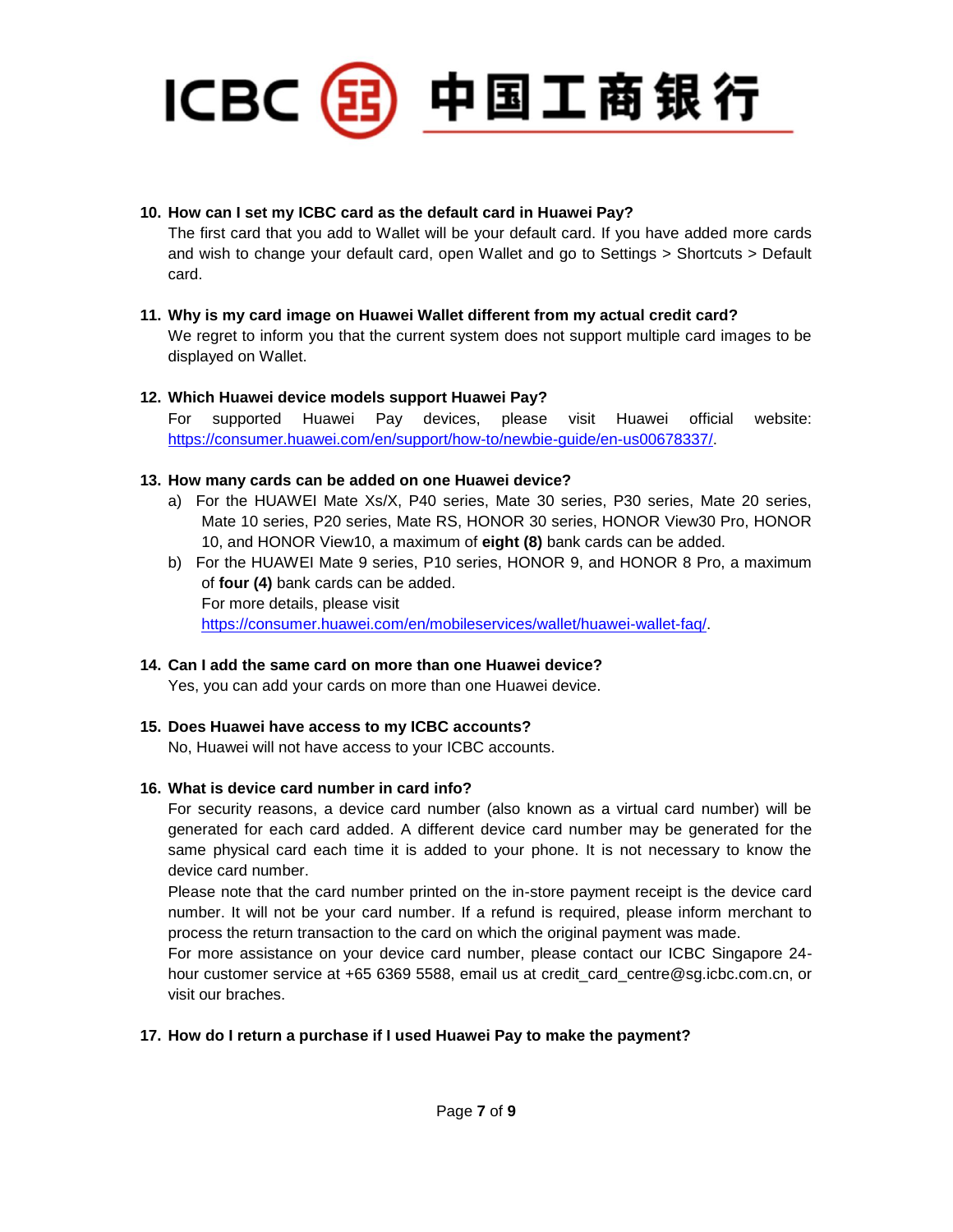

You will be able to return merchandise that you purchased using Huawei Pay based on the store's return policy. If you return an item purchased via Huawei Pay, the store may require you to tap your phone on the payment terminal to reverse the transaction.

### **18. What is the payment limit set by Huawei Pay?**

The transaction limit with Huawei Pay is your ICBC credit card limit.

### **19. How can I track my Huawei Pay transaction history on my Huawei device?**

You can view the recent transactions in the Huawei Pay Wallet App. Simply tap on your ICBC card in the app and tap "Transactions" to view your latest transactions.



**20. Will my card work on Huawei Pay if my physical card is terminated or blocked?**  No, if your physical card has been terminated or blocked (in the event of loss/theft etc.) you can no longer use it to make payments via Huawei Pay.

#### **21. How can I identify Huawei Pay transactions on my account?**

Your transaction on your monthly statement or ICBC Online account will display "Huawei Pay".

- **22. Why do I see a tick mark on my Huawei device when the terminal says the payment has been declined?**
- **23.** The tick mark means that the Huawei device has passed the payment details to the terminal. However, payment may be declined could be due to a decline by UnionPay Singapore or ICBC Singapore.
- **24. Will I continue to earn Cashback or other benefits from my credit cards when I pay using Huawei Pay?**

Yes. You will continue earn Cashback or other benefits.